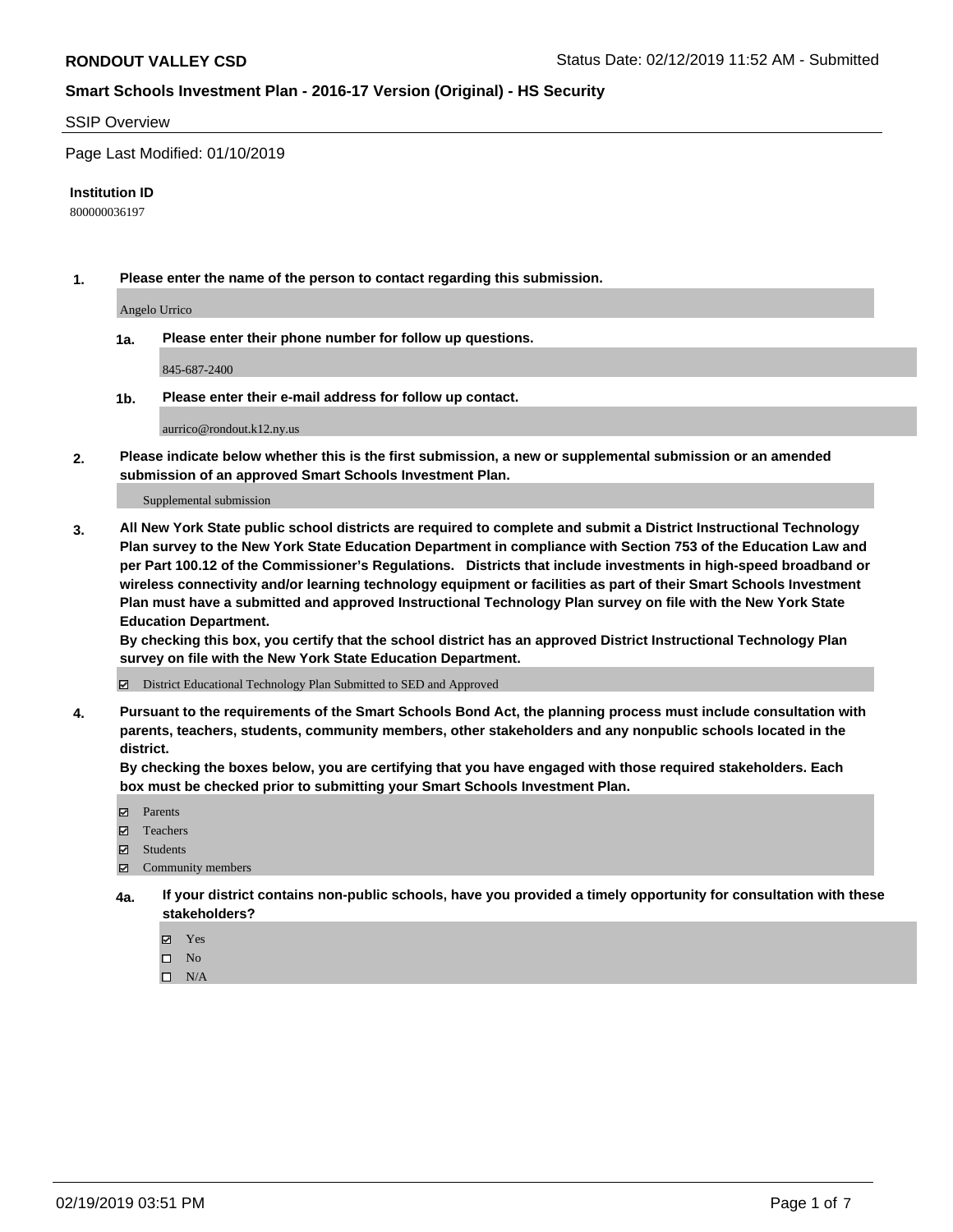#### SSIP Overview

Page Last Modified: 01/10/2019

#### **5. Certify that the following required steps have taken place by checking the boxes below: Each box must be checked prior to submitting your Smart Schools Investment Plan.**

- The district developed and the school board approved a preliminary Smart Schools Investment Plan.
- $\boxtimes$  The preliminary plan was posted on the district website for at least 30 days. The district included an address to which any written comments on the plan should be sent.
- $\boxtimes$  The school board conducted a hearing that enabled stakeholders to respond to the preliminary plan. This hearing may have occured as part of a normal Board meeting, but adequate notice of the event must have been provided through local media and the district website for at least two weeks prior to the meeting.
- The district prepared a final plan for school board approval and such plan has been approved by the school board.
- $\boxtimes$  The final proposed plan that has been submitted has been posted on the district's website.
- **5a. Please upload the proposed Smart Schools Investment Plan (SSIP) that was posted on the district's website, along with any supporting materials. Note that this should be different than your recently submitted Educational Technology Survey. The Final SSIP, as approved by the School Board, should also be posted on the website and remain there during the course of the projects contained therein.**

PreliminarySSIP-121316.pdf

**5b. Enter the webpage address where the final Smart Schools Investment Plan is posted. The Plan should remain posted for the life of the included projects.**

http://www.rondout.k12.ny.us/cms/One.aspx?portalId=719450&pageId=32286087

**6. Please enter an estimate of the total number of students and staff that will benefit from this Smart Schools Investment Plan based on the cumulative projects submitted to date.**

1,000

**7. An LEA/School District may partner with one or more other LEA/School Districts to form a consortium to pool Smart Schools Bond Act funds for a project that meets all other Smart School Bond Act requirements. Each school district participating in the consortium will need to file an approved Smart Schools Investment Plan for the project and submit a signed Memorandum of Understanding that sets forth the details of the consortium including the roles of each respective district.**

 $\Box$  The district plans to participate in a consortium to partner with other school district(s) to implement a Smart Schools project.

**8. Please enter the name and 6-digit SED Code for each LEA/School District participating in the Consortium.**

| <b>Partner LEA/District</b> | <b>ISED BEDS Code</b> |
|-----------------------------|-----------------------|
| (No Response)               | (No Response)         |

**9. Please upload a signed Memorandum of Understanding with all of the participating Consortium partners.**

(No Response)

**10. Your district's Smart Schools Bond Act Allocation is:**

\$2,004,951

**11. Enter the budget sub-allocations by category that you are submitting for approval at this time. If you are not budgeting SSBA funds for a category, please enter 0 (zero.) If the value entered is \$0, you will not be required to complete that survey question.**

|                                              | Sub-<br><b>Allocations</b> |
|----------------------------------------------|----------------------------|
| <b>School Connectivity</b>                   |                            |
| <b>Connectivity Projects for Communities</b> |                            |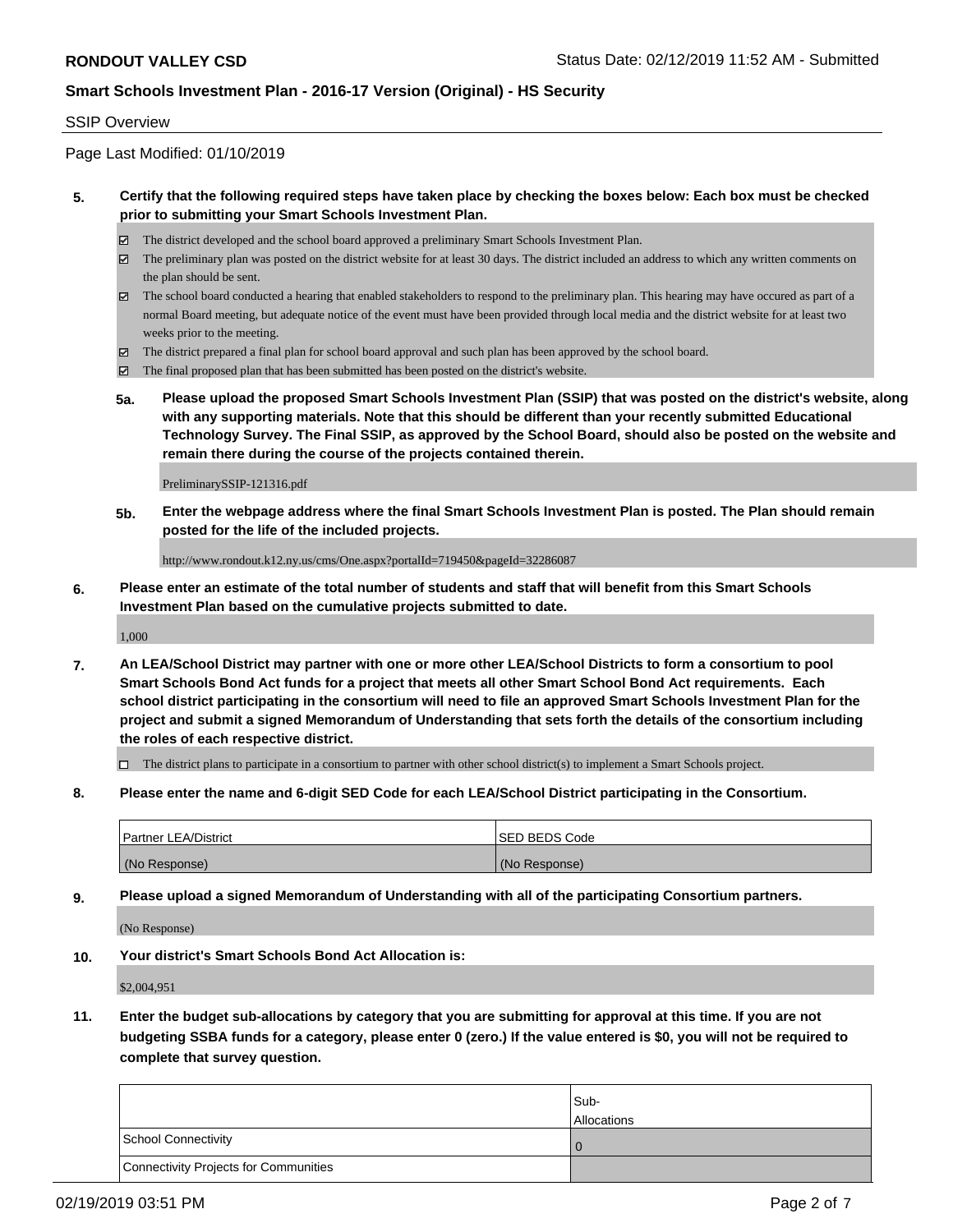# SSIP Overview

|                                    | Sub-<br>Allocations |
|------------------------------------|---------------------|
|                                    | ω                   |
| Classroom Technology               |                     |
| Pre-Kindergarten Classrooms        |                     |
| Replace Transportable Classrooms   |                     |
| <b>High-Tech Security Features</b> | 184,868             |
| Totals:                            | 184,868             |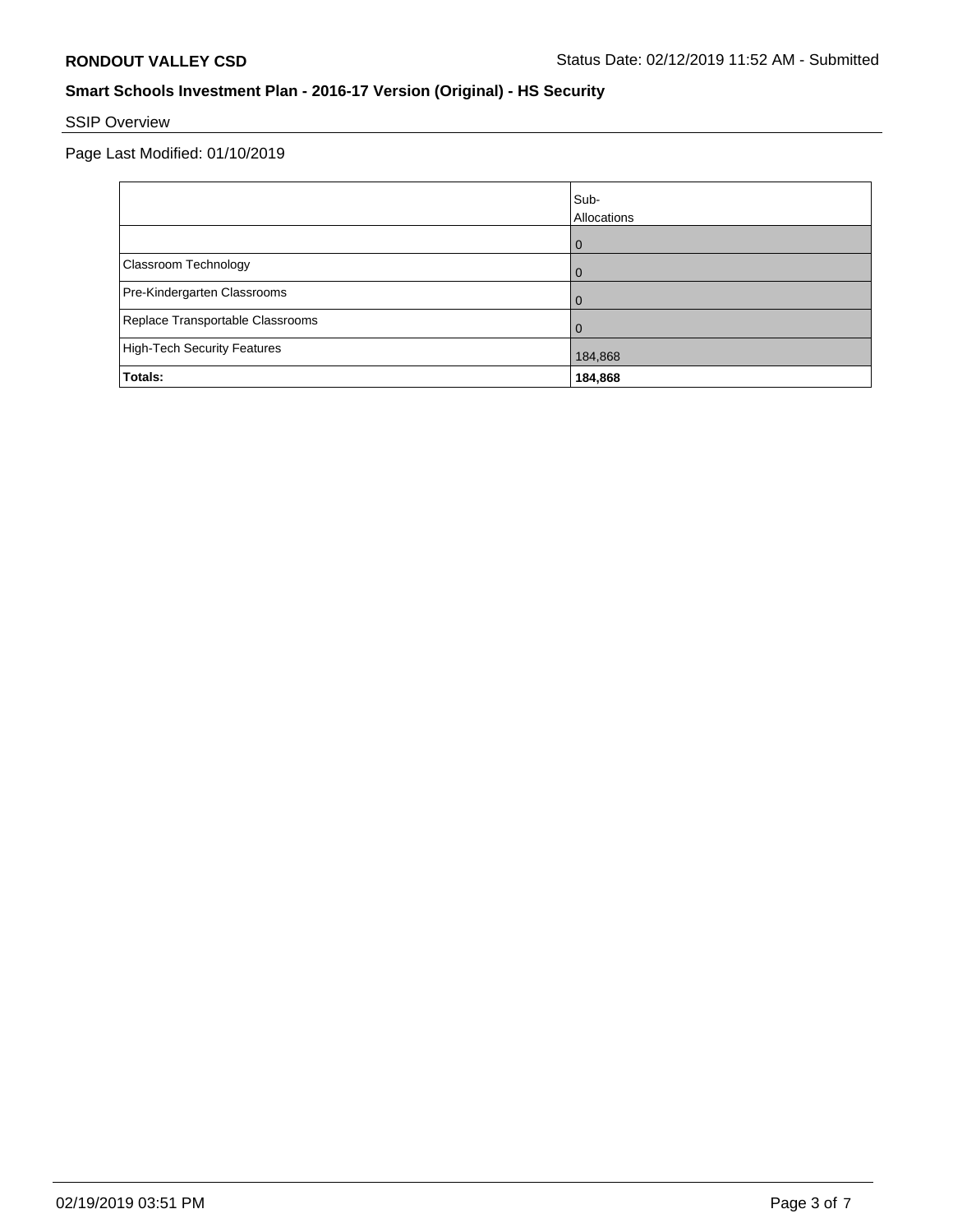#### High-Tech Security Features

Page Last Modified: 01/10/2019

**1. Describe how you intend to use Smart Schools Bond Act funds to install high-tech security features in school buildings and on school campuses.**

Upgrading and expanding the Security Camera System at the High School is the goal of this project. Vendor to provide and install: new cameras, network video server, switches, racks, and UPS. Vendor to pull Cat 6 cable to all camera locations, mount and focus IP cameras.

**2. All plans and specifications for the erection, repair, enlargement or remodeling of school buildings in any public school district in the State must be reviewed and approved by the Commissioner. Districts that plan capital projects using their Smart Schools Bond Act funds will undergo a Preliminary Review Process by the Office of Facilities Planning.** 

**Please indicate on a separate row each project number given to you by the Office of Facilities Planning.**

| <b>Project Number</b> |  |
|-----------------------|--|
| 62-09-01-06-0-002-010 |  |

- **3. Was your project deemed eligible for streamlined Review?**
	- Yes
	- **Z** No
- **4. Include the name and license number of the architect or engineer of record.**

| <b>Name</b>                                            | l License Number |
|--------------------------------------------------------|------------------|
| Clark Patterson Lee (Christopher L. Colby RA, LEED AP) | 33581            |

**5. If you have made an allocation for High-Tech Security Features, complete this table. Note that the calculated Total at the bottom of the table must equal the Total allocation for this category that you entered in the SSIP Overview overall budget.**

|                                                      | Sub-Allocation |
|------------------------------------------------------|----------------|
| Capital-Intensive Security Project (Standard Review) | (No Response)  |
| Electronic Security System                           | 171,768        |
| <b>Entry Control System</b>                          | $\overline{0}$ |
| Approved Door Hardening Project                      | $\overline{0}$ |
| <b>Other Costs</b>                                   | 13,100         |
| Totals:                                              | 184,868        |

**6. Please detail the type, quantity, per unit cost and total cost of the eligible items under each sub-category. This is especially important for any expenditures listed under the "Other" category. All expenditures must be capital-bond eligible to be reimbursed through the SSBA. If you have any questions, please contact us directly through smartschools@nysed.gov.**

**Add rows under each sub-category for additional items, as needed.**

| Select the allowable expenditure | Item to be purchased          | Quantity | Cost per Item | <b>Total Cost</b> |
|----------------------------------|-------------------------------|----------|---------------|-------------------|
| type.                            |                               |          |               |                   |
| Repeat to add another item under |                               |          |               |                   |
| each type.                       |                               |          |               |                   |
| <b>Other Costs</b>               | <b>Architectural Services</b> | 1.00     | 13.100        | 13,100            |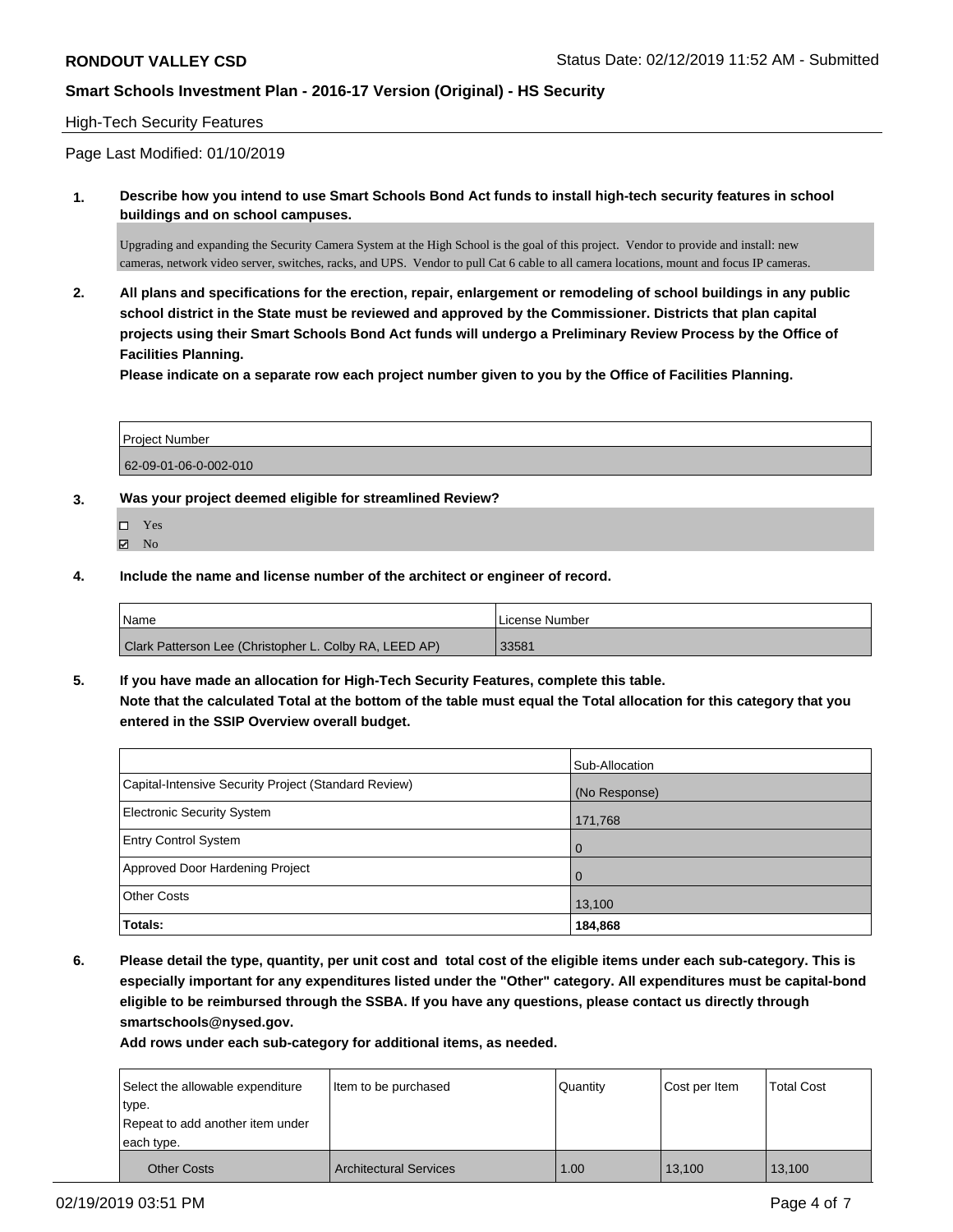# High-Tech Security Features

| Select the allowable expenditure<br>type.<br>Repeat to add another item under | Item to be purchased                                                                                                                                                                                                                                                                                            | Quantity | Cost per Item | <b>Total Cost</b> |
|-------------------------------------------------------------------------------|-----------------------------------------------------------------------------------------------------------------------------------------------------------------------------------------------------------------------------------------------------------------------------------------------------------------|----------|---------------|-------------------|
| each type.                                                                    |                                                                                                                                                                                                                                                                                                                 |          |               |                   |
| <b>Electronic Security System</b>                                             | S2-NetVR700 (S2-NetVR7002U rack<br>mount IP video server includes rail kit.)                                                                                                                                                                                                                                    | 1.00     | 12,264        | 12,264            |
| <b>Electronic Security System</b>                                             | S2-VR-1C (Single IP camera License)                                                                                                                                                                                                                                                                             | 47.00    | 176           | 8,272             |
| <b>Electronic Security System</b>                                             | S2-NETVR-8TB-HDD (Increases<br>storage for S2 NetVR 100 Series, 400<br>Series, 500, or 700 Series in<br>increments of 8TB.)                                                                                                                                                                                     | 8.00     | 1,044         | 8,352             |
| <b>Electronic Security System</b>                                             | DWR-10-17 (10 SPACE (17 1/2                                                                                                                                                                                                                                                                                     | 6.00     | 394           | 2,364             |
| <b>Electronic Security System</b>                                             | DWR-12-32 (12 SPACE (21                                                                                                                                                                                                                                                                                         | 1.00     | 544           | 544               |
| <b>Electronic Security System</b>                                             | UPS-1000R (RACKMOUNT UPS,<br>1000VA / 750W, 2 SPACE (3 1/2                                                                                                                                                                                                                                                      | 7.00     | 915           | 6,405             |
| <b>Electronic Security System</b>                                             | C601109003 (Belden C60110903 3ft<br>White Cat 6 Patch Cable)                                                                                                                                                                                                                                                    | 47.00    | 10            | 470               |
| <b>Electronic Security System</b>                                             | C601109007 (Belden C60110907 7ft<br>White Cat 6 Patch Cable)                                                                                                                                                                                                                                                    | 47.00    | 12            | 564               |
| <b>Electronic Security System</b>                                             | MS225-24P-HW (Meraki MS225-24P<br>L2 Stck Cld-Mngd 24x GigE 370W<br>PoE Switch)                                                                                                                                                                                                                                 | 7.00     | 2,070         | 14,490            |
| <b>Electronic Security System</b>                                             | LIC-MS225-24P-5YR (Meraki MS225-<br>24P Enterprise License)                                                                                                                                                                                                                                                     | 7.00     | 346           | 2,422             |
| <b>Electronic Security System</b>                                             | MA-SFP-1GB-SX (Cisco Meraki - SFP<br>(mini-GBIC) transceiver module -<br>Gigabit Ethernet - 1000Base-SX - up<br>to 722 ft - 850)                                                                                                                                                                                | 7.00     | 450           | 3,150             |
| <b>Electronic Security System</b>                                             | 01048-001 (AXIS P3807-PVE Network<br>Camera)                                                                                                                                                                                                                                                                    | 2.00     | 1,215         | 2,430             |
| <b>Electronic Security System</b>                                             | 0815-001 (AXIS P3707-PE Network<br>Camera e/w 8 MP, 360° multisensor<br>camera with one IP address, Flexible<br>positioning of four varifocal camera<br>heads, 1080p videos at 12.5/15 fps,<br>720p videos at 25/30 fps, quad view,<br>Axis' Zipstream technology, Power<br>over Ethernet outdoor ready camera) | 5.00     | 1,080         | 5,400             |
| <b>Electronic Security System</b>                                             | 5507-511 (AXIS T94M02D Pendant Kit<br>comprises a weathershield and a<br>mounting adapter for AXIS P3707-PE<br>Network Camera. The mounting<br>adapter is compatible with 1.5-inch<br>NPS thread. The kit enables AXIS<br>P3707-PE to be mounted on poles,<br>parapets and outer corners using                  | 5.00     | 90            | 450               |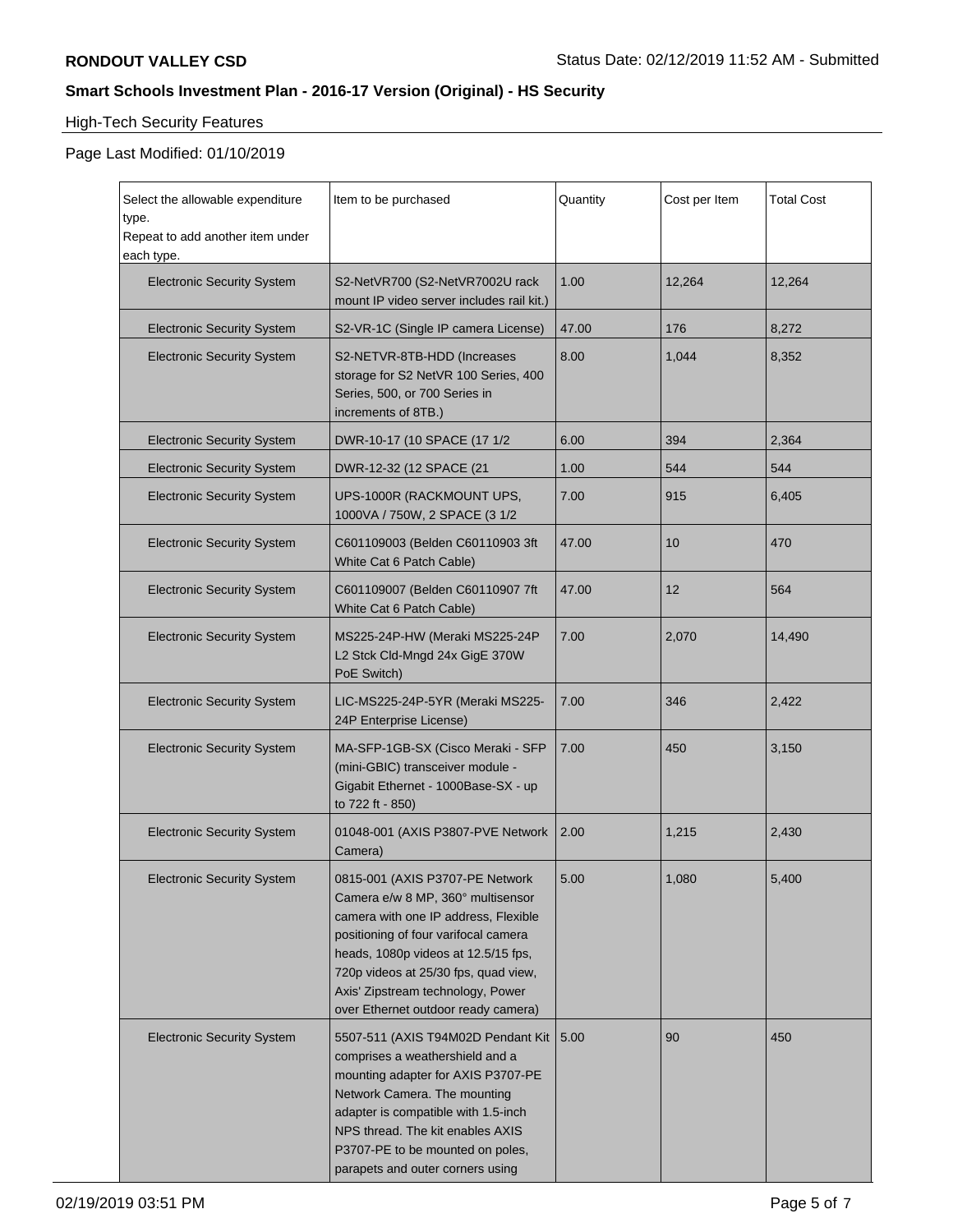# High-Tech Security Features

| Select the allowable expenditure<br>type.<br>Repeat to add another item under<br>each type. | Item to be purchased                                                                                                                                                                                                                                                                                                                                                                                                                                                                                                          | Quantity | Cost per Item | <b>Total Cost</b> |
|---------------------------------------------------------------------------------------------|-------------------------------------------------------------------------------------------------------------------------------------------------------------------------------------------------------------------------------------------------------------------------------------------------------------------------------------------------------------------------------------------------------------------------------------------------------------------------------------------------------------------------------|----------|---------------|-------------------|
|                                                                                             | many AXIS T91 mounting<br>accessories.)                                                                                                                                                                                                                                                                                                                                                                                                                                                                                       |          |               |                   |
| <b>Electronic Security System</b>                                                           | 5504-821 (Chromated and powder<br>coated aluminum wall mount with 1.5                                                                                                                                                                                                                                                                                                                                                                                                                                                         | 5.00     | 76            | 380               |
| <b>Electronic Security System</b>                                                           | 5017-641 (Corner Bracket. Requires<br>AXIS T91A61 Wall Bracket. AXIS P55-<br>series, AXIS Q60-series PTZ Dome<br>Network Cameras, AXIS P33 Series<br>Pendant kit, AXIS P33-VE Series<br>Pendant kit, AXIS 225 Pendant kit and<br>AXIS 216/P3301 Pendant kit. White.)                                                                                                                                                                                                                                                          | 5.00     | 72            | 360               |
| <b>Electronic Security System</b>                                                           | 0815-001 (Flexible multisensor fixed<br>camera with four 1080p sensors. The<br>lenses can be adjusted to provide a<br>108° to 54° horizontal field of view for<br>either a wide, panoramic view, or<br>detailed, zoomed-in views.)                                                                                                                                                                                                                                                                                            | 12.00    | 1,080         | 12,960            |
| <b>Electronic Security System</b>                                                           | 0804-001 (Ultra-compact, indoor fixed<br>mini dome)                                                                                                                                                                                                                                                                                                                                                                                                                                                                           | 24.00    | 243           | 5,832             |
| <b>Electronic Security System</b>                                                           | 01150-001 (AXIS T94B05L Recessed<br>Mount)                                                                                                                                                                                                                                                                                                                                                                                                                                                                                    | 26.00    | 63            | 1,638             |
| <b>Electronic Security System</b>                                                           | 0885-001 (AXIS P3227-LV 5MP IP<br>Network Camera)                                                                                                                                                                                                                                                                                                                                                                                                                                                                             | 3.00     | 702           | 2,106             |
| <b>Electronic Security System</b>                                                           | 5507-671 (Indoor recessed mount for<br>drop ceiling installations. Single-screw<br>ceiling attachment for quick and easy<br>installation. Not suitable for air-<br>handling (plenum) spaces. Compatible<br>with AXIS P32-V/-LV series.)                                                                                                                                                                                                                                                                                       | 3.00     | 38            | 114               |
| <b>Electronic Security System</b>                                                           | 0808-001 (Axis M3047-P mini dome,<br>offering 360°/180° panoramic views as<br>well as quad and digital PTZ views.<br>Multiple, individually configurable<br>H.264 and Motion JPEG streams in up<br>to 6MP resolution at 30 fps. Memory<br>card slot for optional local video<br>storage. HDMI support. Video motion<br>detection and active tampering alarm.<br>The camera comes with a $2 \text{ m}$ (6.6 ft.)<br>network cable and is powered using<br>Power over Ethernet for easy<br>installation. Midspan not included.) | 2.00     | 423           | 846               |
| <b>Electronic Security System</b>                                                           | 5507-511 (AXIS T94M02D comprises<br>a weather shield and a mounting                                                                                                                                                                                                                                                                                                                                                                                                                                                           | 6.00     | 90            | 540               |